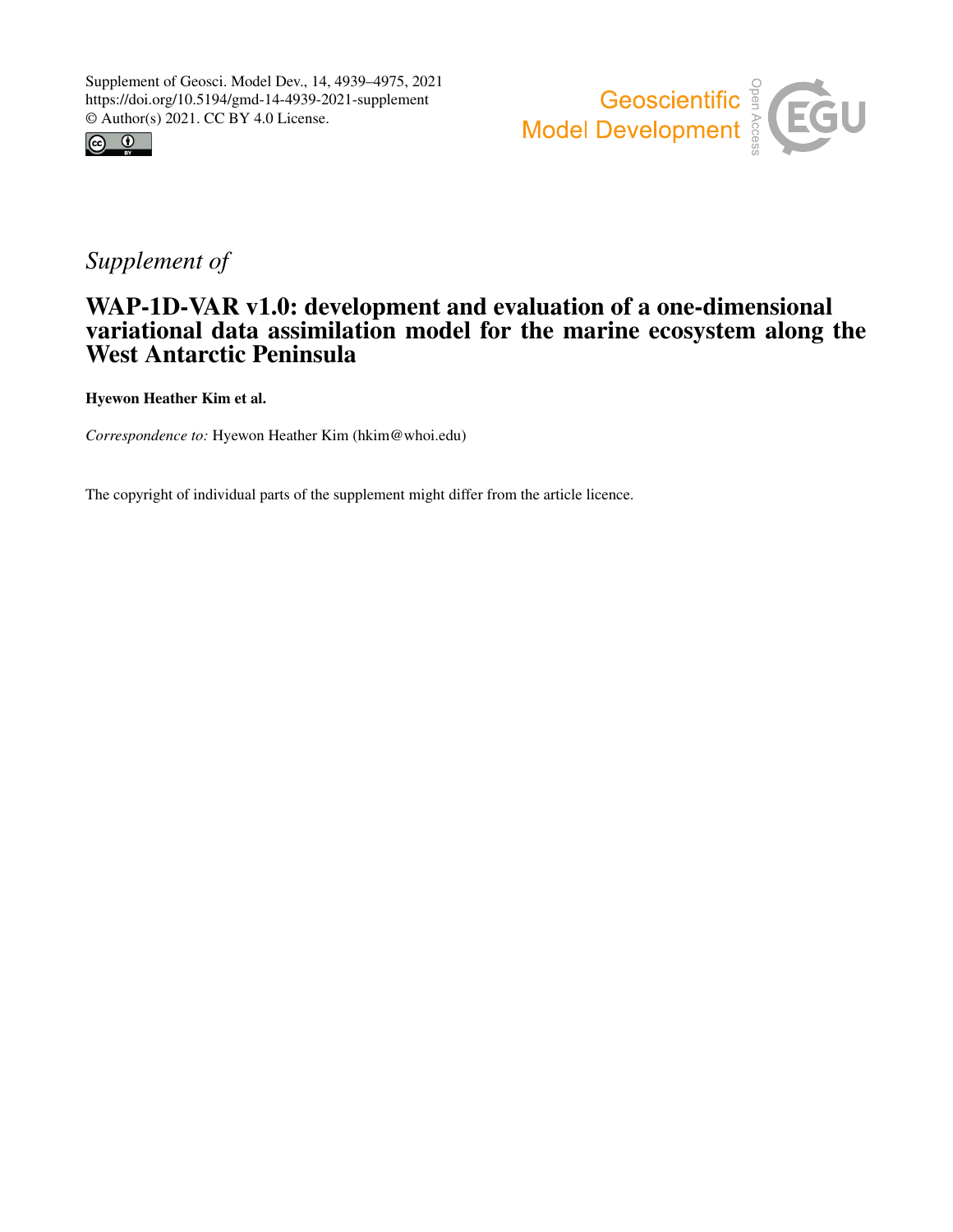# **User Manual for WAP-1D-VAR v1.0 Model**

WAP-1D-VAR (v1.0) model is a variational data assimilation 1-D marine ecosystem model combining the forward (forward-in-time) model simulation and the backward (back-in-time) model simulation for model optimization. The backward model simulation is a tangent linear adjoint version of the forward model and is used in a variational adjoint method that optimizes model parameters to adjust model outputs towards observations.

The variational adjoint method requires four components for data assimilation that WAP-1D-VAR provides within: 1) a forward model simulated by physical forcing and initial (initial conditions and model parameter guesses) and boundary conditions; 2) a cost function to evaluate misfits between the forward model results and the assimilated observations; 3) a tangent linear adjoint version of the forward model to compute the gradient of the cost function with respect to model parameters; and 4) an optimization procedure (M1QN3 3.1) to determine the direction and the optimal step size by which the model parameters should be modified to reduce the cost function based on the cost function gradient from 3). These four components are iterated sequentially to determine a set of the adjusted model parameters until present criteria are satisfied (e.g., low gradients), which then serves as an optimal numerical solution (equations with the optimized model parameters) for the final model outputs.

The model development and validation for version v1.0 of the model for Palmer Station, Antarctica, is presented in: Kim, H. H., Luo, Y.-W., Ducklow, H. W., Schofield, O. M., Steinberg, D. K., Doney, S. C (2021). WAP-1D-VAR v1.0: Development and Evaluation of a One-Dimensional Variational Data Assimilation Model for the Marine Ecosystem Along the West Antarctic Peninsula, *Geoscientific Model Development, Accepted*. Kim *et al.* (2021) describes in more detail the variables and model equations used in the forward model, physical forcing data sets used for Palmer Station, and the resulting optimized model parameters. The manuscript also provides references for previous marine ecosystem model developments that led to the creation of WAP-1D-VAR (v1.0) model, creation of the tangent linear adjoint back-in-time model, and the application of the variational adjoint method. The model inputs files and code are available from Zenodo [\(https://zenodo.org/record/5041139\)](https://zenodo.org/record/5041139).

#### **1. Binary input files**

Raw binary input files are provided for the model scenarios for the particular growth season for Palmer Station discussed in Kim *et al.* (2021). The input, output and source code files are deposited in Zenodo [\(https://zenodo.org/record/5041139\)](https://zenodo.org/record/5041139). and should be download to the local directory of choice (e.g., /Users/WAP1DVAR/forcing/Palmer). Physical forcing and the assimilative observations are stored in files .dat, initial conditions in .init, bottom boundary conditions in bbc.dat, information for model grids in grid.in, and target errors (Equation 6, Kim *et al.* 2021) of each assimilative data type in vars.dat. The model can be used for other years or for other locations, but this would require the construction of new binary input files. The form of the files and variables included are as follows.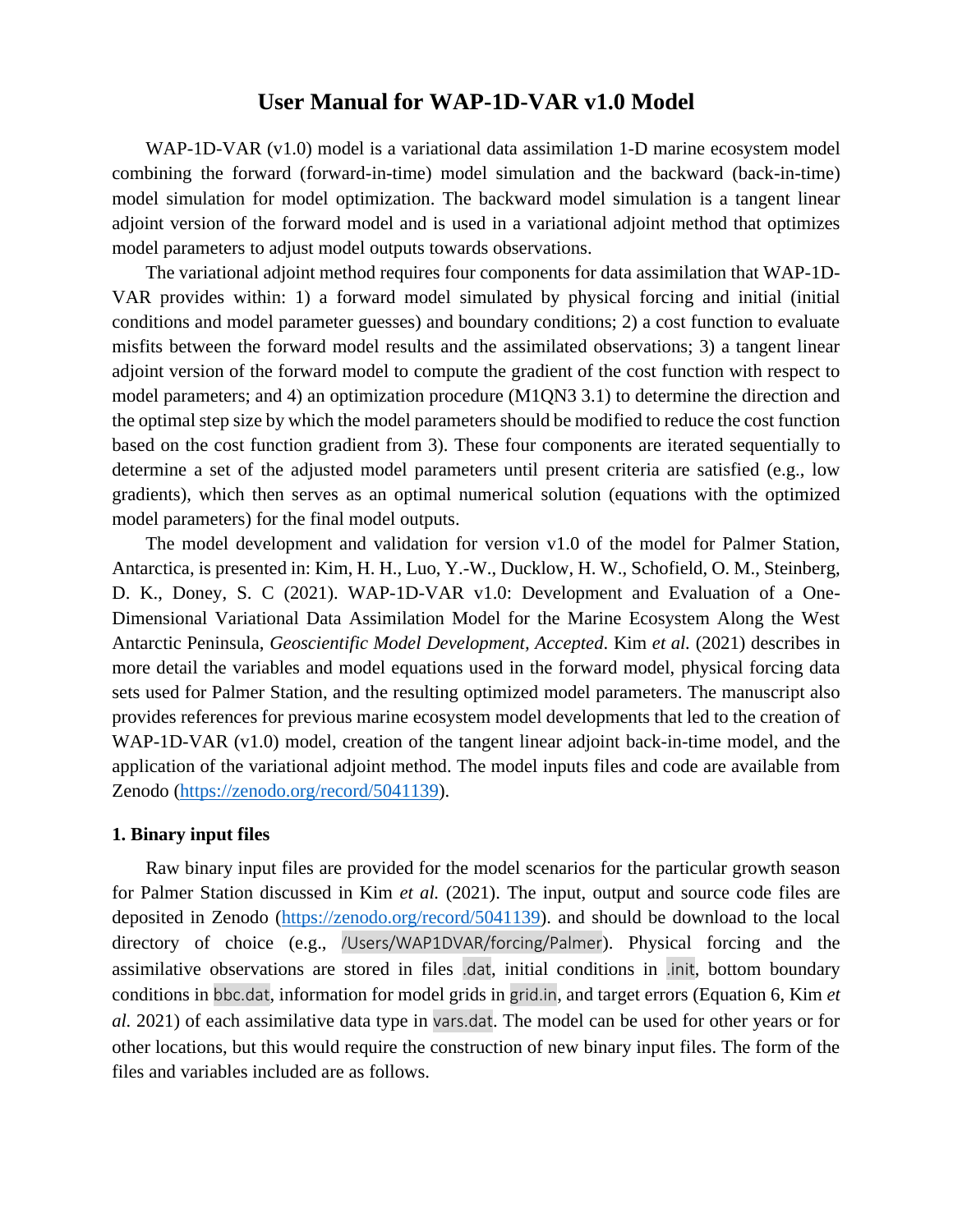#### **1.1. Model grid**

Model grid information is defined in grid.in, in which nz site is the number of model depths, dzt site is the level thickness  $(m)$ , nt site is the number of time steps, delt site is time step, and ntsout site is the interval of model output (i.e., how many steps are averaged for one output value).

# **1.2. Physical forcing**

Six different input files are prepared for physical forcing fields, including mixed layer depth, or MLD, (mld.dat), sea surface photosynthetically active radiation, or PAR, (PAR.dat), sea-ice concentration (ice.dat), water temperature (T.dat), vertical eddy diffusivity (Kv.dat), and vertical velocity (w.dat). The first column in these files contains model time, defined as the number of days after the default model start date (i.e., 1988-06-01), in which 8035 (days) indicates 2010-06- 01. The second column in these files contains data for each of the physical forcing fields. PAR is specified on the time scale of 0.5 hours, while others are specified on the time scale of 1 day. Water temperature, sea-ice concentration, vertical eddy diffusivity, and vertical velocity are set up at every vertical depth level. Unit: PAR (W m<sup>-2</sup>), MLD (m), sea-ice cover (fractional), water temperature (°C), vertical eddy diffusivity ( $m^2$  s<sup>-1</sup>), and vertical velocity (m s<sup>-1</sup>).

## **1.3. Initial conditions**

The initial conditions of ecological and biogeochemical model variables are given at every vertical depth level in files .init, in which the first column contains model depth and the second column contains data (see below **5**). The initial conditions are set up for C, N, and P components of bacterial biomass (BAc.init, BAn.init, BAp.init), microzooplankton biomass (PRTc.init, PRTn.init, PRTp.init), krill biomass (MZc.init, MZn.init, MZp.init), labile and semi-labile dissolved organic matter (LDOMc.init, LDOMn.init, LDOMp.init, SDOMc.init, SDOMn.init, SDOMp.init) particulate detritus (DETc.init, DETn.init, DETp.init), sediment trap data (STc.init, STn.init, STp.init), C, N, P, and Chl components of diatoms (DAc.init, DAn.init, DAp.init, DAchl.init) and cryptophytes (CRc.init, CRn.init, CRp.init, CRchl.init), and nutrients (NH4.init, NO3.init, PO4.init). If unicellular diazotroph and Trichodesmium compartments are modeled, their initial conditions should also be set up (UNc.init, UNn.init, UNp.init, UNchl.init, TRc.init, TRn.init, TRp.init, TRchl.init). Unit: mg m-3 for chlorophyll, mmol m<sup>-3</sup> and mmol m<sup>-3</sup>  $d^{-1}$  for the rest stock and flow variables.

## **1.4. Bottom boundary conditions**

The bottom boundary conditions values are typically set to zero at the bottom of the model vertical grids except for NO3,PO4, semi-labile dissolved organic matter, as a column vector in files bbc.dat. The bottom boundary conditions are set up for C, N, and P components of bacterial biomass (BAc\_bbc.dat, BAn\_bbc.dat, BAp\_bbc.dat), microzooplankton biomass (PRTc\_bbc.dat, PRTn\_bbc.dat, PRTp\_bbc.dat), krill biomass (MZc\_bbc.dat, MZn\_bbc.dat, MZp\_bbc.dat), labile and semi-labile dissolved organic matter (LDOMc\_bbc.dat, LDOMn\_bbc.dat, LDOMp\_bbc.dat, SDOMc\_bbc.dat, SDOMn\_bbc.dat, SDOMp\_bbc.dat) particulate detritus (DETc\_bbc.dat, DETn\_bbc.dat, DETp\_bbc.dat), sediment trap data (STc\_bbc.dat, STn\_bbc.dat, STp\_bbc.dat), C, N,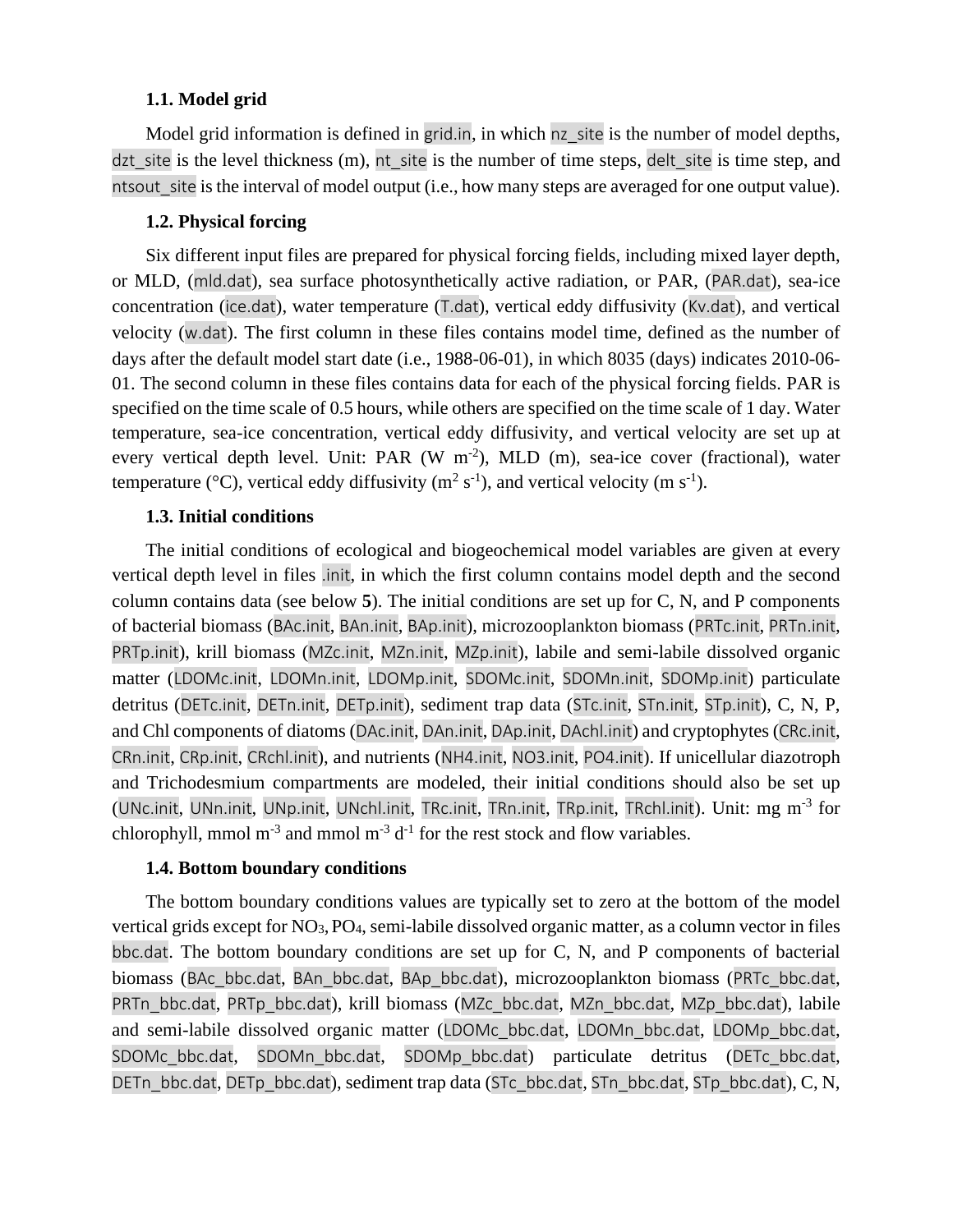P, and Chl components of diatoms (DAc\_bbc.dat, DAn\_bbc.dat, DAp\_bbc.dat, DAchl\_bbc.dat) and cryptophytes (CRc\_bbc.dat, CRn\_bbc.dat, CRp\_bbc.dat, CRchl\_bbc.dat), and nutrients (NH4\_bbc.dat, NO3\_bbc.dat, PO4\_bbc.dat). If unicellular diazotroph and Trichodesmium compartments are modeled, their boundary conditions should also be set up (UNc\_bbc.dat, UNn\_bbc.dat, UNp\_bbc.dat, UNchl\_bbc.dat, TRc\_bbc.dat, TRn\_bbc.dat, TRp\_bbc.dat, TRchl\_bbc.dat). Unit: mg m<sup>-3</sup> for chlorophyll, mmol m<sup>-3</sup> and mmol m<sup>-3</sup> d<sup>-1</sup> for the rest stock and flow variables.

### **1.5. Assimilative observations**

The to-be-assimilated observations are set up in files .dat, in which the first column contains model date, the second column contains model depth, and the third column contains data, including diatom-specific chlorophyll (DA.dat), cryptophyte-specific chlorophyll (CR.dat), bulk phytoplankton nitrogen biomass (PHY.dat), primary production (PrPr.dat), bacterial production (BPr.dat), bacterial biomass (BAC.dat), microzooplankton carbon biomass (PRT.dat), krill carbon biomass (MZ.dat), nitrate (NO3.dat), phosphate (PO4.dat), particulate organic matter (POC.dat, PON.dat, POP.dat), and semi-dissolved organic matter (sDOC.dat, sDON.dat, sDOP.dat). Unit: mg  $m<sup>-3</sup>$  for chlorophyll, mmol  $m<sup>-3</sup>$  and mmol  $m<sup>-3</sup>$  d<sup>-1</sup> for the rest stock and flow variables.

#### **1.6. Target errors**

The target error of the assimilative data type (Equation 6 in Kim *et al.* 2021) is required to calculate the cost function that is minimized by optimization, but in a file vars.dat it needs to be set up as the inverse of the target error multiplied by the square root of the total number of the assimilated data types. For instance, the target error of NO<sup>3</sup> is 0.80 (Table 1 in Kim *et al.* 2021) but in vars.dat it should be  $4.13 (= 0.80<sup>-1</sup> \times 11<sup>1/2</sup>)$ . The order of the target error should be identical to the order within a character array fname cost suffix in a Fortran code cost.f90 in the local (WAP1DVAR/src/framework) directory.

## **2. Model compilation**

The Fortran source codes (.f90) are compiled in the local (WAP1DVAR/src/eco) directory. To compile the source codes, we use a file Makefile that pre-processes source codes, specifies compiler and optimization options, and identifies any library dependencies. The packages used for the WAP-1D-VAR codes are a Fortran compiler (mpif90), OpenMPI with the Fortran buildings, and netCDF and HDF5 Fortran libraries. If compilation finished successfully then executables driver, test adjoint, adjoint driver, and hessian driver should be generated in the local (WAP1DVAR/src/eco) directory. The name lists and I/O directories of the compiled programs driver and hessian driver are defined in files input and input hess, respectively.

## **3. Forward simulation**

The forward model is run by: % ./driver <input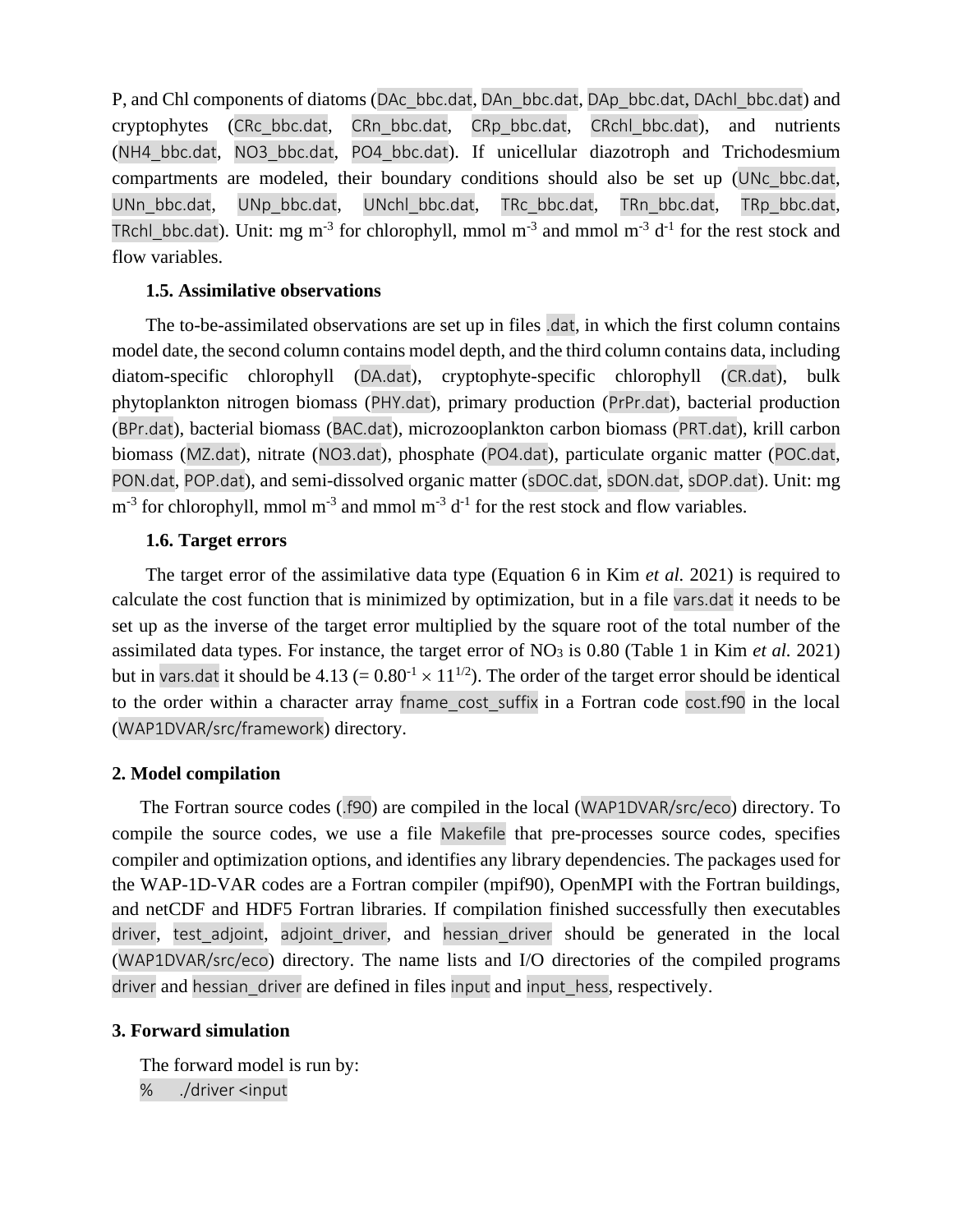This prints out the cost function value for each data type and the total cost function value that represent misfits between the forward model results (prior to optimization) and the assimilated observations (i.e., the cost function based on the initial parameter guesses or *p*0; ∂*J*/∂*p*<sup>0</sup> or *J*<sup>0</sup> in Table 1 in Kim *et al.* 2021).

#### **4. Adjoint simulation**

Manuals for building an adjoint version of the forward model and for the quasi-Newton algorithm based optimizer M1QN3 are omitted here and can be found in Lawson *et al.* (1995), Giering (1999), Hascoët & Pascual (2004), and Gilbert & Lemaréchal (2006). In essence, we use an auto-differential software, TAPENADE v3.16 [\(https://team.inria.fr/ecuador/en/tapenade/,](https://team.inria.fr/ecuador/en/tapenade/) developed by Institut National de Recherche en Informatique et en Automatique, France) to conduct code-to-code translation to automatically generate the adjoint codes for the forward model. M1QN3 is a Fortran program that uses the gradient information calculated from the adjoint code to minimize the cost function based on a limited-memory quasi-Newton scheme. This optimization scheme is unconstrained and there is no penalty term to the cost function, in which parameters are optimized freely to always positive values, via log-transform and exponentiation before and after optimization, respectively.

After generating the adjoint codes (**4.1**), the adjoint simulation is conducted iteratively as a three-step process (**4.2**-**4.4**). There are mainly three ways to update the list of optimizable parameters for the next optimization cycle, as explained below.**1-3**

#### **4.1. Generating adjoint codes**

The latest version of TAPENADE (e.g., v3.16) should be downloaded and installed on a local machine. README.html provides a web installation guide. A program tapenade is run in the local (tapenade3.16/bin) directory as follows:

#### % ./tapenade

This will open up a window generated by JAVA where a source Fortran code is uploaded and autodifferentiated to its corresponding adjoint code. Among many, a key source code whose adjoint code should be regenerated, whenever that key source code is modified, is a code derivs mod.f90 that defines many of its used variables from other source codes and has some variables that are input arguments from outside. Because the Tapenade program needs a 'stand-alone' source file, a template file derivs tap.f90 should be modified following a modified derivs mod.f90 in the way that text from below !ecosystem model parameters to the second last line should be copied from its corresponding text in derivs\_mod.f90.

Once the Tapenade window opens up, 1) click 'add' to add derivs tap.f90, 2) click 'parse', 3) select 'adjoint mode', and 4) click 'differentiate'. This generates an adjoint code derivs tap b.f90 and a log file derivs tap b.msg that contains an error message if the adjoint code generation went wrong. Files adBuffer.f and adStack.C in the local (tapenade3.16/ADFirstAidKit) directory should also be updated in the local (WAP1DVAR/src/framework) directory.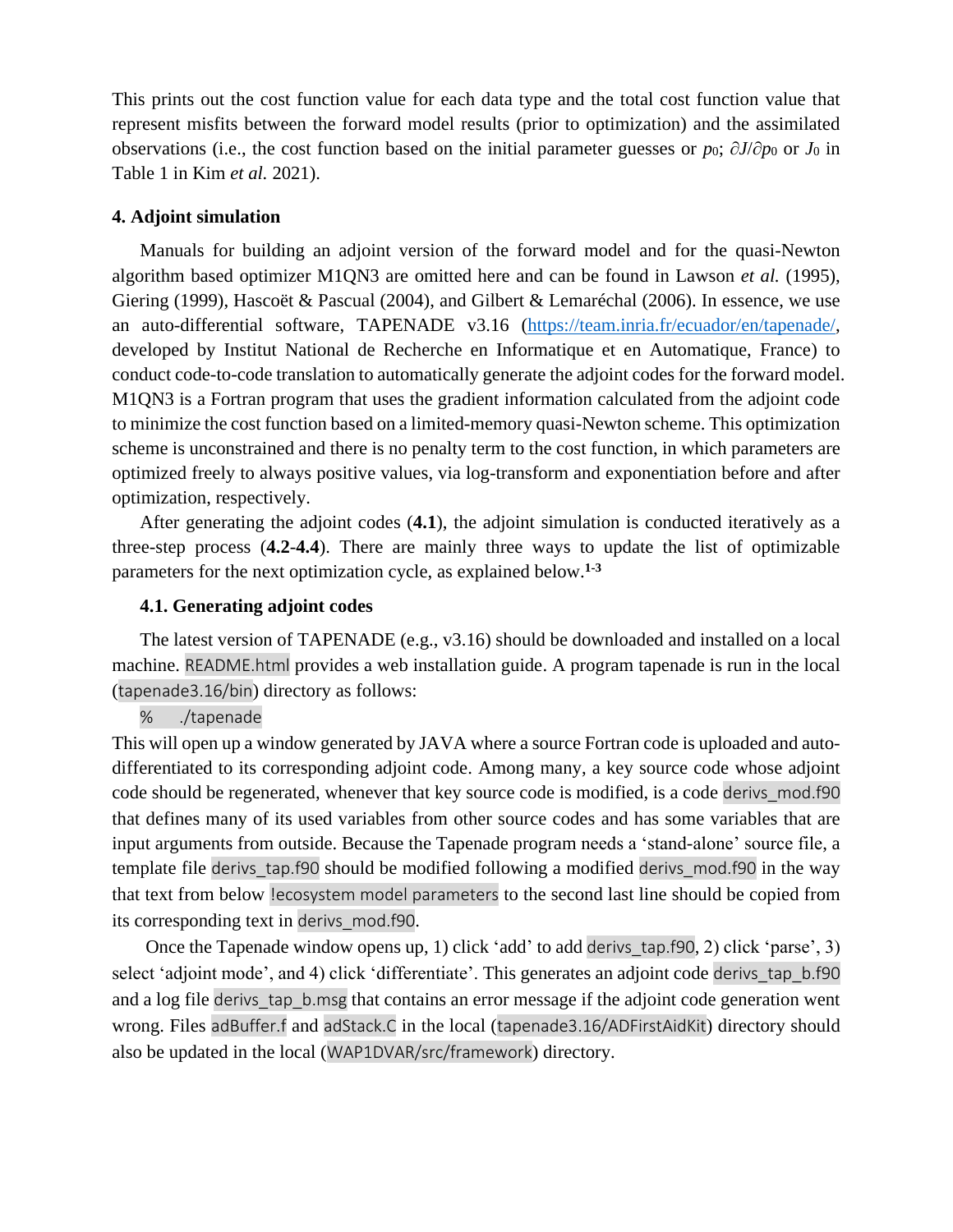Next, as similar to copying text from derivs mod.f90 to derivs tap.f90, the adjoint code text generated below !ecosystem model parameters to the second last line should be copied from derivs tap.f90 to adderivs mod.f90, which is a final adjoint code that is being used for model optimization processes specified below (**4.2**-**4.4**).

## **4.2. Cost function gradient**

First, the gradient of the cost function with respect to each model parameter submitted to optimization (i.e., defined in a code eco\_params.f90 in the local (eco) directory) is generated by:

% ./test\_adjoint <input

This writes a file gradient.csv in the local (WAP1DVAR/output) directory and prints out the results of the cost function gradients, in which only the dJ: d close to 1 (e.g., 1.0000…, 0.9999…) indicates that the adjoint model calculates the gradients correctly. By definition dJ: d is the ratio of the gradients directly generated from the adjoint model codes to those estimated numerically from  $\Delta J/e^{\Delta p}$ , where  $e^{\Delta p} \approx \Delta p$  for an infinitely small  $\Delta p$  (e.g., a 10% change of a parameter, or  $\Delta p = 10$ %, leads to a total cost change equivalent to 10% of the corresponding gradient), so should be near 1, unless the cost function gradients with respect to the optimized model parameters are calculated, or the adjoint models are not properly constructed.

# **4.3. Parameter optimization**

Second, the optimization procedure (M1QN3 3.1) is executed by:

% ./adjoint\_driver <input

This prints out a series of the results indicating the changes in the cost function when the model parameters are adjusted. At the end of the simulation this writes the value of each optimized parameter in a file eco\_params.in.new in the local (WAP1DVAR/output) directory. Some parameter values resulted from optimization may be scientifically unrealistic, compared to the prescribed initial guesses. Such parameters are removed from the optimization list in a code eco\_params.f90 and their values are set back to their default initial guess values in a code eco\_common.f90 in the local (WAP1DVAR/src/eco) directory.**<sup>1</sup>**

# **4.4. Parameter uncertainties**

Lastly, the uncertainties of the optimized parameters are calculated by:

# % ./hessian\_driver <input\_hess

This generates a file that contains the Hessian matrix called hessian.out in the local (WAP1DVAR/output) directory. The inverse of the Hessian matrix is calculated using MATLAB's built-in inv function. The square roots of the corresponding diagonal elements in the inversed Hessian matrix  $(\sigma_f)$  represent the relative errors of those optimized parameter values. The parameters with  $\sigma_f > 0.5$  are removed from the optimization list in a code eco params.f90 but their values are updated as the optimized values in a code eco\_common.f90 in the local (WAP1DVAR/src/eco) directory.**<sup>2</sup>** The off-diagonal elements represent the cross-covariance between the corresponding two parameters. Highly correlated parameters (i.e., high off-diagonal